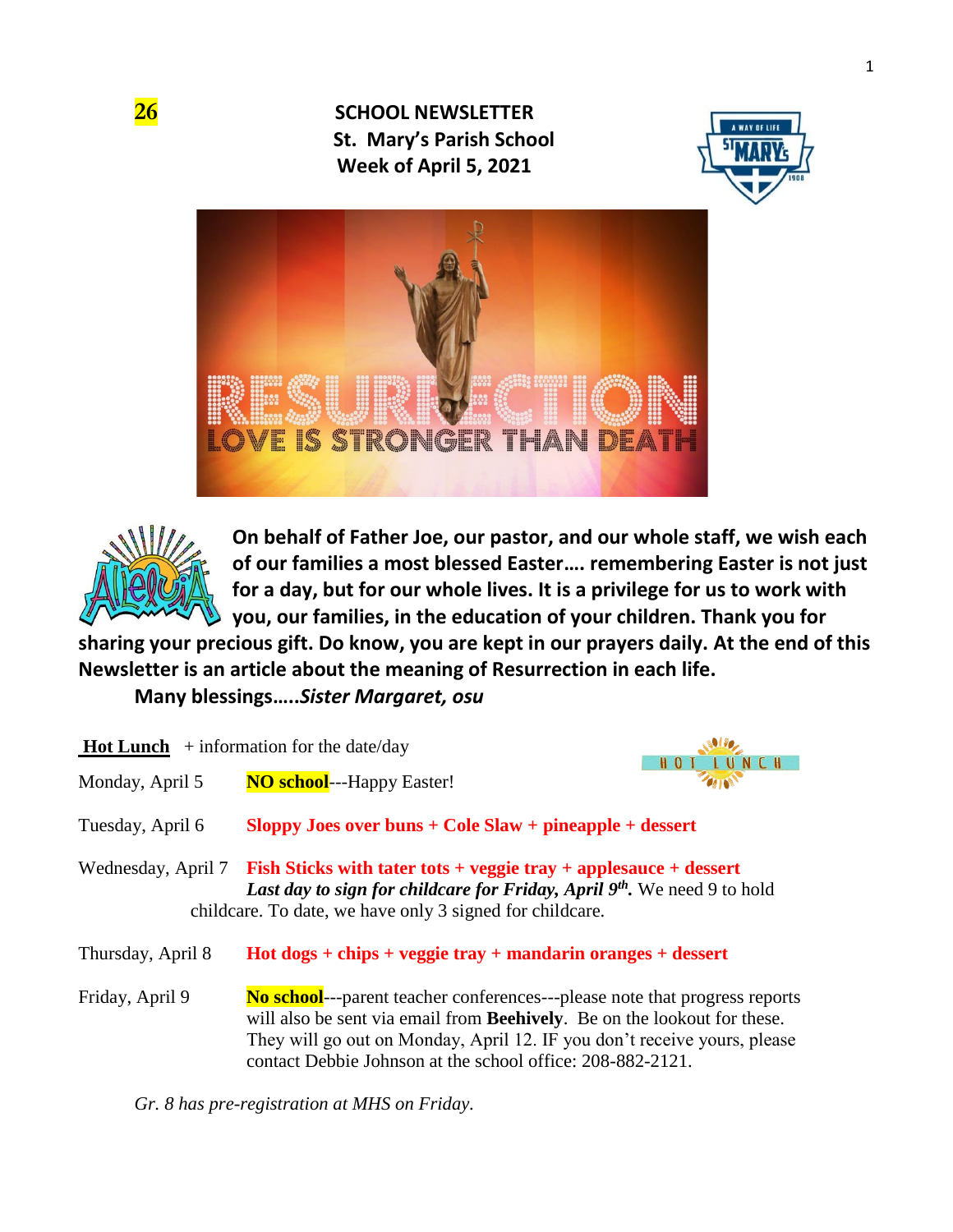## **Other Dates to note:**

- Sunday, April 11 Last Parent Session for First Communion
- Monday, April 12 Third Quarter Progress reports will be sent to each parent via email….it will be coming from **Beehively.** You will get one even though you receive a copy when you had a conference with your child's teacher on Friday, the 9<sup>th</sup>.
- Friday, April 16 Will be **picture day** for each class and for the whole school. All students should be dressed in their school uniform.

This is *the LAST DAY* for all family donations to the school *online Auction.* All auction items need to be photographed to go live. **PLEASE NOTE: We are not able to receive any items after April 16th**. If your family item has not been given on/by April 16th, your account will be charged accordingly.

*If you need to coordinate a drop off time for larger items, please contact Natalie Johnson 208-816-3356.* 

**Thank you so very much** for your generous support in this year of adapting to doing our Auction in a creative and "fun" way. Remember:

- ❖ there is NO limit to the number who can "attend" the auction this yeat
- ❖ there is NO costly dinner
- ❖ there ARE wonderful donations to bid on (as always) and **BEST OF ALL**
- ❖ we are NOT LIMITED to just the people in the Palouse. We able to have persons from across the USA to attend as well as from around the world!!!

Please invite your family members, alums, friends, co-workers to attend the **ONLINE AUCTION** on **Saturday, May 8<sup>th</sup>**. More details soon!

If your family has been using the **Lenten Rice Bowls** during Lent. Please give them to your child's teacher or to the office or at Mass at church. All donations will be given to Catholic Relief Services.



On Holy Saturday, April 3, we welcomed into the Catholic Church both at St. Mary's and St. Augustine's new members through the sacraments of baptism, Eucharist and Confirmation. Special blessings and welcome to Krista Shisler, parent of Ike (Grade 1) and Kari Clark, aunt to Mrs. Taylor Bieker, teacher.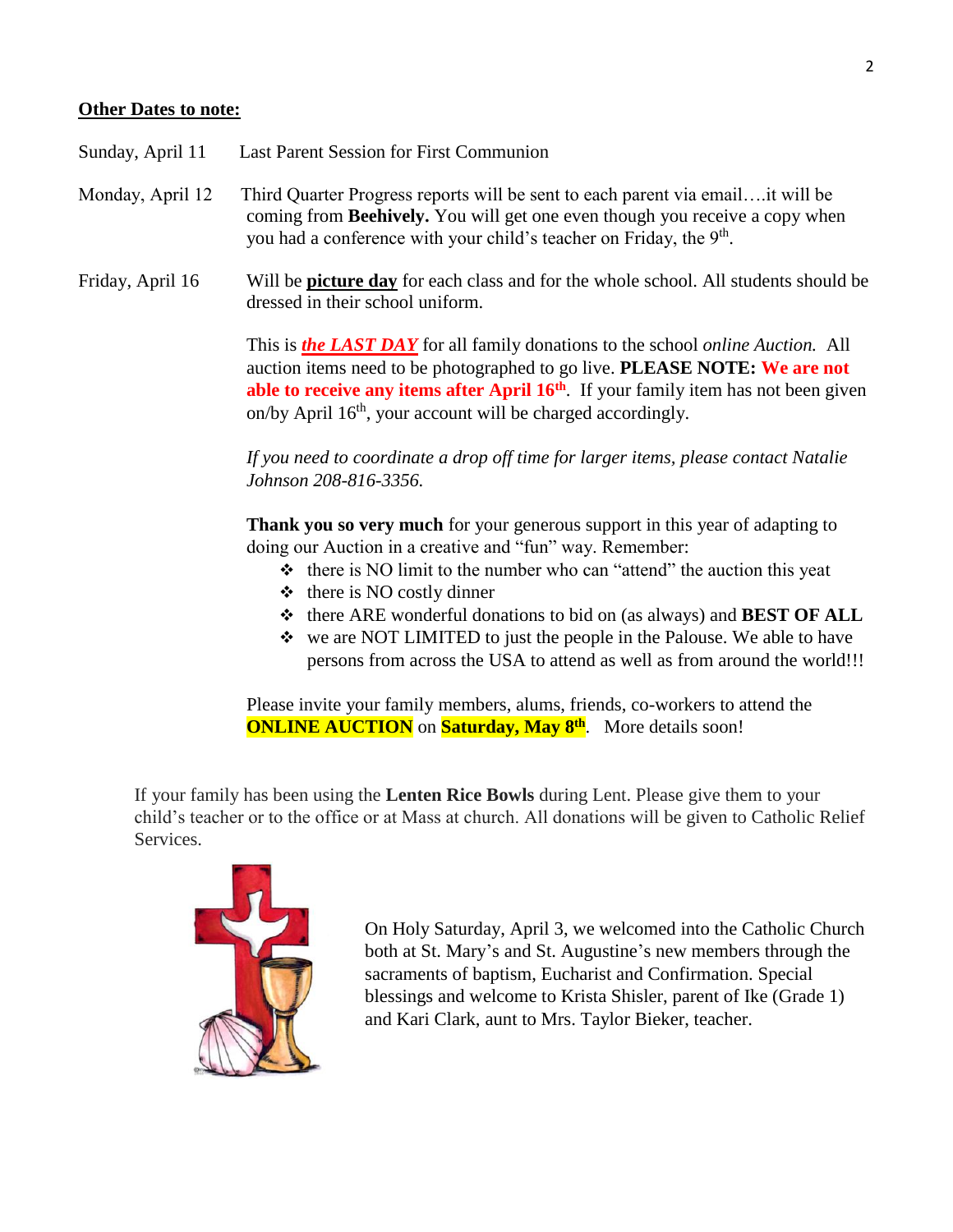*Reflection on the Easter experience in our lives*…..*from an article by Mark Clarke entitled:*

Easter as a Transformative Process Week

Easter offers us a sacred choice…It beckons us to partake in our emotional vulnerability of being afraid and anxious. We often sing alleluia without fully grasping the implication. We talk about transformation as if it's a candy bar we can eat and enjoy. Easter, however, reminds us that transformation is a *journey* that begins with choosing to leave the comfort of our everyday experience. It is a profound *journey of love*.

The pandemic has become a remembrance of the truth that transformation and the resurrection are sacred passages. For the first time in decades, society has experienced a catastrophic event that brought the world to its knees. The pandemic caused lockdowns, struggles over mask-wearing, loss of loved ones, and many other painful actualities.

Each day transformed our lives by distancing us from loved ones, ordering shelter in place, having virtual conversations with healthcare providers, visiting with friends, and working offsite. Yes, we became stripped of our usual patterns and behavior. These changes created emotional turmoil, unhappiness, and yearning for our previous lives. The personal adaptations in our lives during the pandemic have taught us the importance of connection and love. When those bonds go missing, it produces a void of meaning.

The resurrection stories remind us that Jesus's death left his followers stripped of familiar norms and filled with crushing grief. They were in shock as the loss of their dear friend consumed every waking moment. Individually and collectively, they sought to find meaning and connection. The void of emptiness and terror frightened them and, at times, paralyzed them. Each day they had to deal with the inner panic to leave the upper room's comfort and begin reentering society.

Each of Jesus's followers struggled with coming to grips with a new reality and experienced a depth of suffering unique to himself or herself. Thomas doubted the resurrection until he felt Jesus's side. The Emmaus journey was a narrative about two individuals who wrestled with understanding Jesus's message, which slowly became apparent when he rose from the dead. Peter, tired and weary from fishing all night with no luck, was exasperated with Jesus's statement about casting his nets on the other side. Yet, when Peter stopped resisting and cast his nets on the other side, he experienced the risen Christ. Mary Magdalene and Mary, James and Salome's mother, went to the tomb and found it empty. They were perplexed about experiencing an empty tomb until the angel proclaimed that Jesus had risen. Before they heard Jesus had risen, the void was so formidable they could not feel the connection. When they did, the flames of relationship and love reignited within them.

If we reflect on and pray about these passages, we recognize *they are our story*. We deny, doubt, hold on to worn-out patterns, and seek ways to avoid the transformative process. The transforming of old habits that no longer serve us allows us to become renewed. All resurrection paths welcome the bonds of connection and love initially in the darkness of detachment, leading to the light of rebirth.

The resurrection stories remind us that our personal transformation occurs when we, like Jesus, enter into the tomb of our soul, examine it, and embrace the mystery of new life. The soul is the doorway to our resurrection. In that space, we grapple with aspects of ourselves that we need to adapt, alter, or release. It is usually in this precarious darkness that resurrection gradually unfolds.

*The story of Easter is our story.* It is an invitation to remove the shackles that bind us and become liberated from our fears. This path frees us to embrace our resurrection in surprising and mysterious ways. We then experience the rich meaning of the resurrection as blessed agape.